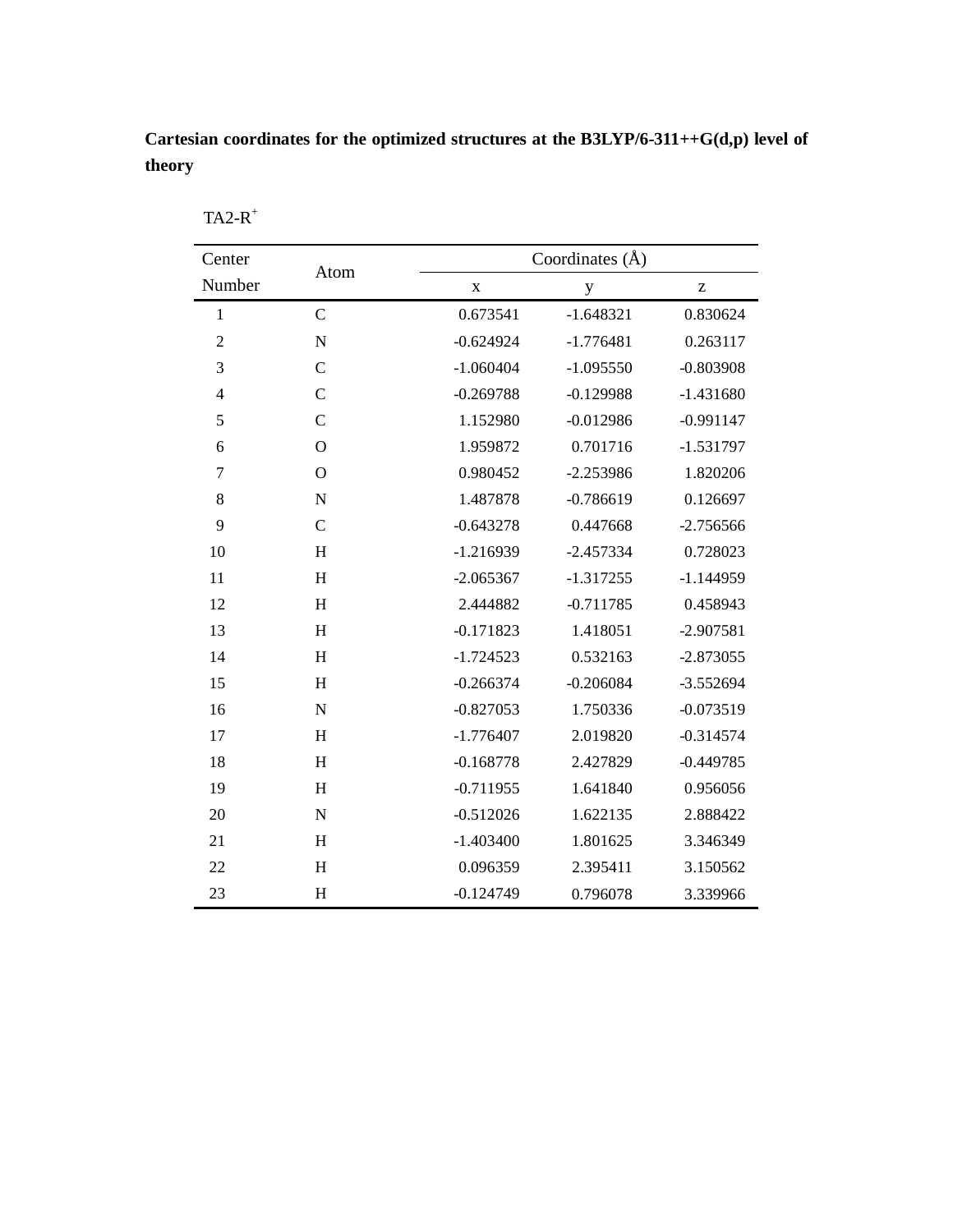| Center         | Atom                      | Coordinates $(\AA)$ |             |              |
|----------------|---------------------------|---------------------|-------------|--------------|
| Number         |                           | $\mathbf X$         | $\mathbf y$ | $\mathbf{Z}$ |
| $\mathbf{1}$   | $\mathcal{C}$             | $-2.532512$         | $-0.094067$ | $-1.296102$  |
| $\overline{2}$ | $\mathbf N$               | $-1.513858$         | $-0.386864$ | $-2.222695$  |
| 3              | $\mathbf C$               | $-0.970141$         | $-1.610965$ | $-2.411024$  |
| $\overline{4}$ | $\mathcal{C}$             | $-1.255029$         | $-2.683564$ | $-1.530662$  |
| 5              | $\mathcal{C}$             | $-2.471767$         | $-2.503132$ | $-0.645802$  |
| 6              | $\mathbf O$               | $-2.945409$         | $-3.404160$ | 0.000521     |
| $\tau$         | $\overline{O}$            | $-2.965420$         | 1.017943    | $-1.151651$  |
| 8              | $\mathbf N$               | $-2.972908$         | $-1.207589$ | $-0.593485$  |
| 9              | $\mathbf C$               | $-0.998225$         | -4.088653   | $-2.011536$  |
| 10             | $\mathbf N$               | 0.058619            | $-2.571379$ | $-0.035163$  |
| 11             | H                         | $-1.258188$         | 0.391768    | -2.819983    |
| 12             | H                         | $-0.266502$         | $-1.712589$ | $-3.227479$  |
| 13             | H                         | $-0.473500$         | 0.723199    | 1.200024     |
| 14             | H                         | $-3.765578$         | $-1.051231$ | 0.022131     |
| 15             | H                         | $-1.088926$         | -4.806336   | $-1.197449$  |
| 16             | H                         | $-0.015981$         | $-4.176865$ | $-2.479418$  |
| 17             | H                         | $-1.752862$         | -4.353689   | $-2.758156$  |
| 18             | $\boldsymbol{\mathrm{H}}$ | 0.980003            | $-2.761474$ | $-0.423585$  |
| 19             | H                         | $-0.200127$         | $-3.323066$ | 0.602599     |
| 20             | $\mathbf N$               | 0.103859            | $-0.064207$ | 1.489407     |
| 21             | H                         | $-0.174768$         | $-0.275773$ | 2.446084     |
| 22             | H                         | 1.054799            | 0.295189    | 1.551060     |
| 23             | H                         | 0.052748            | $-1.648157$ | 0.466605     |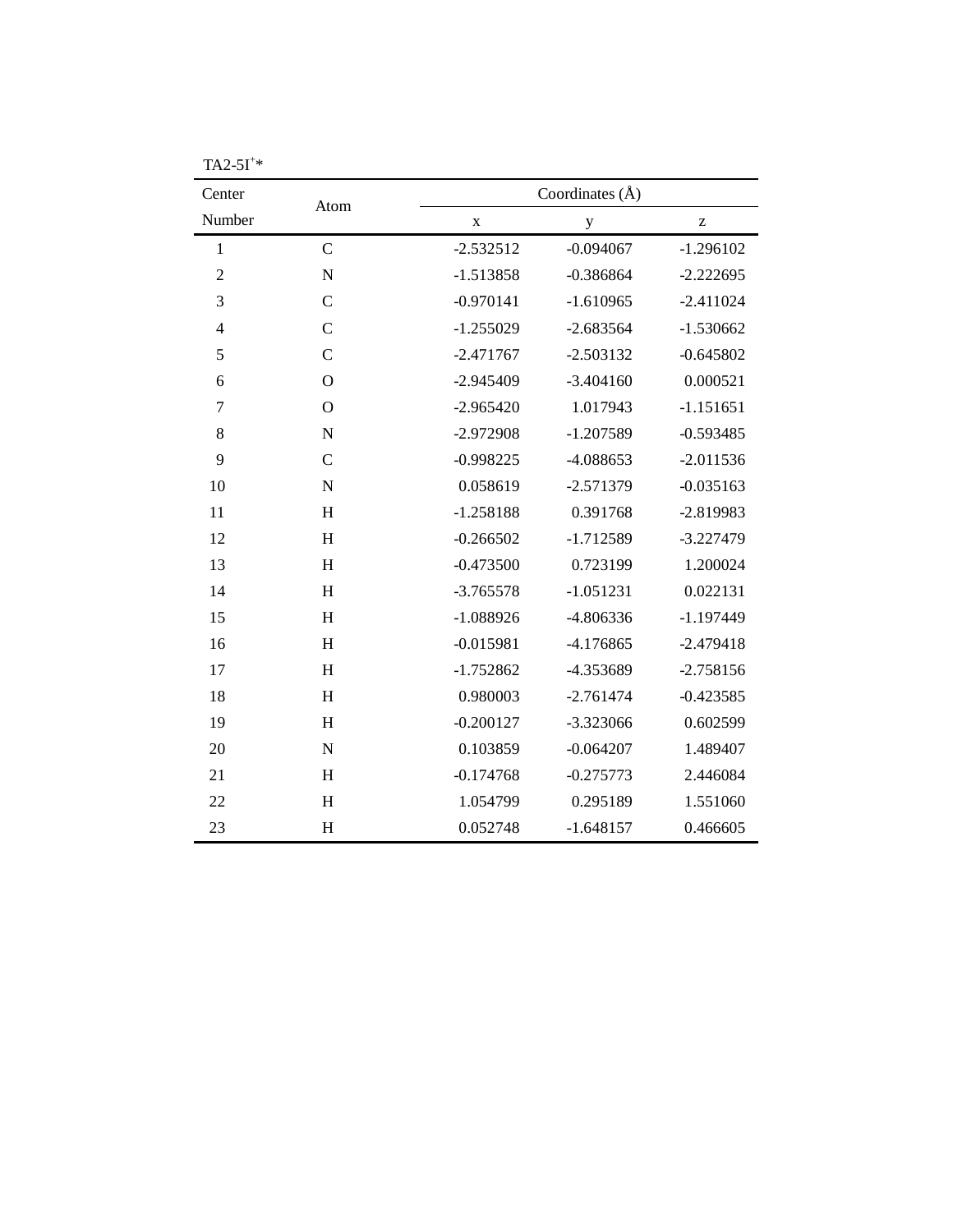| Center |                  |                           |             | Coordinates $(\AA)$ |                    |
|--------|------------------|---------------------------|-------------|---------------------|--------------------|
| Number | Atom             |                           | X           | $\mathbf y$         | $\mathbf{Z}% _{0}$ |
|        | $\mathbf{1}$     | $\mathcal{C}$             | $-3.098224$ | $-0.529344$         | $-1.926268$        |
|        | $\overline{2}$   | ${\bf N}$                 | $-1.796252$ | $-0.473298$         | $-2.393786$        |
|        | 3                | $\mathcal{C}$             | $-0.719365$ | $-1.165663$         | $-1.877497$        |
|        | $\overline{4}$   | $\mathcal{C}$             | $-1.026514$ | $-2.400903$         | $-1.094820$        |
|        | 5                | $\mathcal{C}$             | $-2.339102$ | $-2.246148$         | $-0.292719$        |
|        | 6                | $\mathbf{O}$              | $-2.494051$ | $-2.860096$         | 0.741985           |
|        | $\boldsymbol{7}$ | $\mathbf O$               | $-4.000190$ | 0.136405            | $-2.362598$        |
|        | 8                | ${\bf N}$                 | $-3.278867$ | $-1.432445$         | $-0.855665$        |
|        | 9                | $\overline{C}$            | $-1.123751$ | $-3.672999$         | $-1.970534$        |
| 10     |                  | ${\bf N}$                 | 0.025107    | $-2.635996$         | $-0.029348$        |
| 11     |                  | H                         | $-1.653269$ | 0.210719            | $-3.126577$        |
| 12     |                  | H                         | 0.216522    | $-1.063569$         | $-2.411601$        |
| 13     |                  | H                         | 0.673077    | 0.471250            | 1.027413           |
| 14     |                  | H                         | $-4.195108$ | $-1.402100$         | $-0.418563$        |
| 15     |                  | $\boldsymbol{\mathrm{H}}$ | $-1.361424$ | $-4.552612$         | $-1.366775$        |
| 16     |                  | H                         | $-0.182892$ | -3.838820           | $-2.502221$        |
| 17     |                  | H                         | $-1.909437$ | $-3.547488$         | $-2.716716$        |
| 18     |                  | H                         | 0.875511    | $-3.036209$         | $-0.428339$        |
| 19     |                  | H                         | $-0.377195$ | -3.304919           | 0.641281           |
| 20     |                  | ${\bf N}$                 | 0.640927    | $-0.412938$         | 1.531666           |
| 21     |                  | H                         | $-0.060216$ | $-0.300848$         | 2.262738           |
| 22     |                  | H                         | 1.536373    | $-0.501622$         | 2.009707           |
| 23     |                  | H                         | 0.276668    | $-1.736015$         | 0.533483           |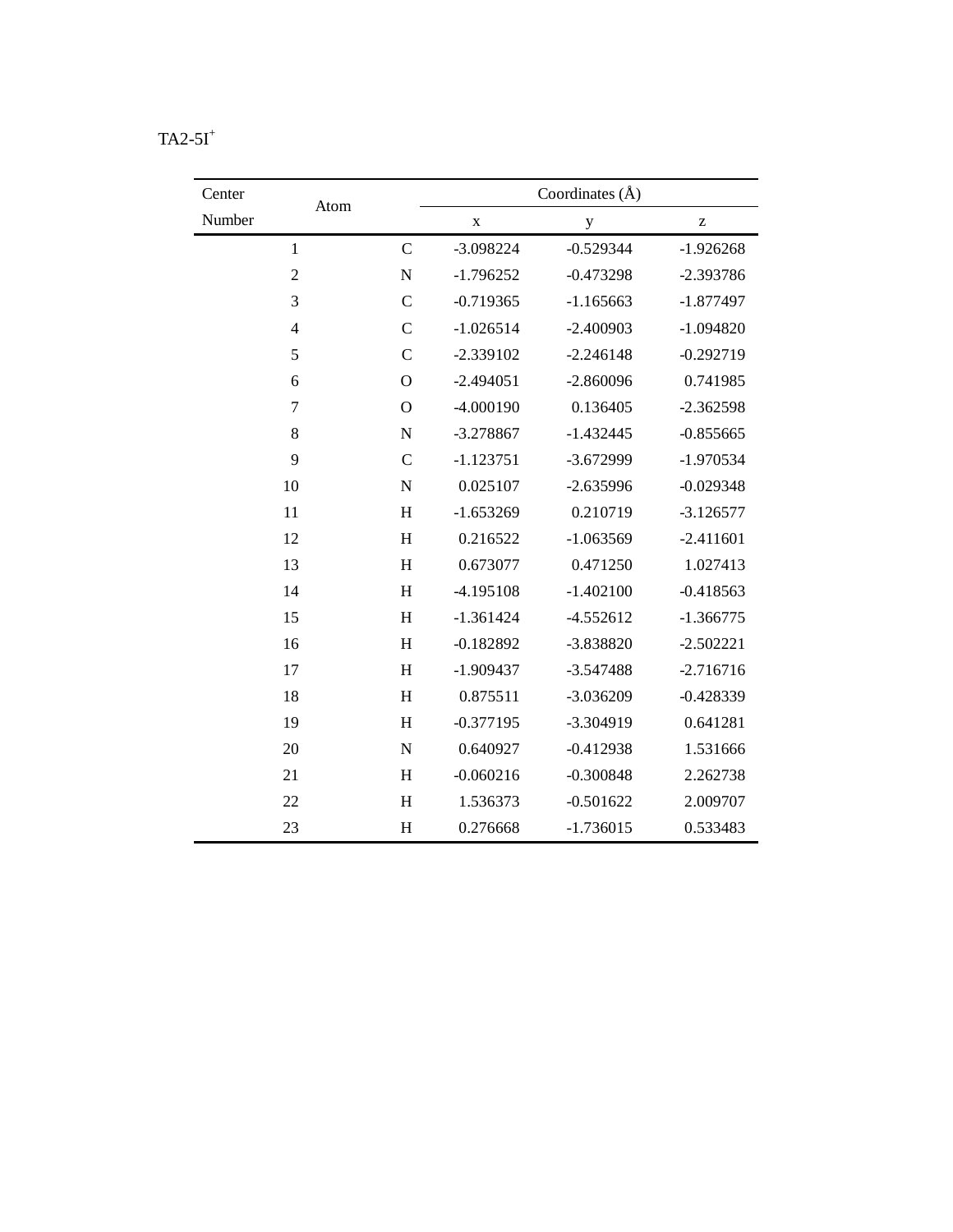| Center         | Atom          | Coordinates (Å) |             |                                                       |  |
|----------------|---------------|-----------------|-------------|-------------------------------------------------------|--|
| Number         |               | $\mathbf X$     | y           | $\mathbf{Z}% ^{T}=\mathbf{Z}^{T}\times\mathbf{Z}^{T}$ |  |
| $\mathbf{1}$   | $\mathbf C$   | $-3.067977$     | $-0.562762$ | $-2.043854$                                           |  |
| $\overline{2}$ | $\mathbf N$   | $-1.823533$     | $-0.607721$ | $-2.646678$                                           |  |
| 3              | $\mathbf C$   | $-0.699777$     | $-1.209118$ | $-2.116276$                                           |  |
| $\overline{4}$ | $\mathcal{C}$ | $-0.931666$     | $-2.310155$ | $-1.127393$                                           |  |
| 5              | $\mathsf{C}$  | $-2.105902$     | $-1.934885$ | $-0.201392$                                           |  |
| 6              | $\Omega$      | $-2.125530$     | $-2.271811$ | 0.966667                                              |  |
| $\tau$         | $\Omega$      | $-4.020729$     | 0.015705    | $-2.498948$                                           |  |
| 8              | ${\bf N}$     | $-3.116920$     | $-1.235868$ | $-0.803141$                                           |  |
| 9              | $\mathsf{C}$  | $-1.252945$     | $-3.664364$ | $-1.812681$                                           |  |
| 10             | $\mathbf N$   | 0.269967        | $-2.457744$ | $-0.239750$                                           |  |
| 11             | H             | $-1.757069$     | $-0.062897$ | $-3.497351$                                           |  |
| 12             | H             | 0.186762        | $-1.198212$ | $-2.737633$                                           |  |
| 13             | H             | 0.350097        | 0.239936    | 1.461797                                              |  |
| 14             | H             | -3.968602       | $-1.089303$ | $-0.270490$                                           |  |
| 15             | H             | $-1.478276$     | -4.434439   | $-1.069501$                                           |  |
| 16             | H             | $-0.401863$     | -3.987072   | $-2.417518$                                           |  |
| 17             | H             | $-2.116279$     | $-3.562764$ | $-2.471901$                                           |  |
| 18             | H             | 1.115372        | $-2.498064$ | $-0.808817$                                           |  |
| 19             | H             | 0.202715        | $-3.349845$ | 0.252663                                              |  |
| 20             | $\mathbf N$   | 0.357777        | $-0.743227$ | 1.730745                                              |  |
| 21             | H             | $-0.499533$     | $-0.939291$ | 2.250191                                              |  |
| 22             | H             | 1.151022        | $-0.888066$ | 2.354560                                              |  |
| 23             | H             | 0.361215        | $-1.543685$ | 0.720945                                              |  |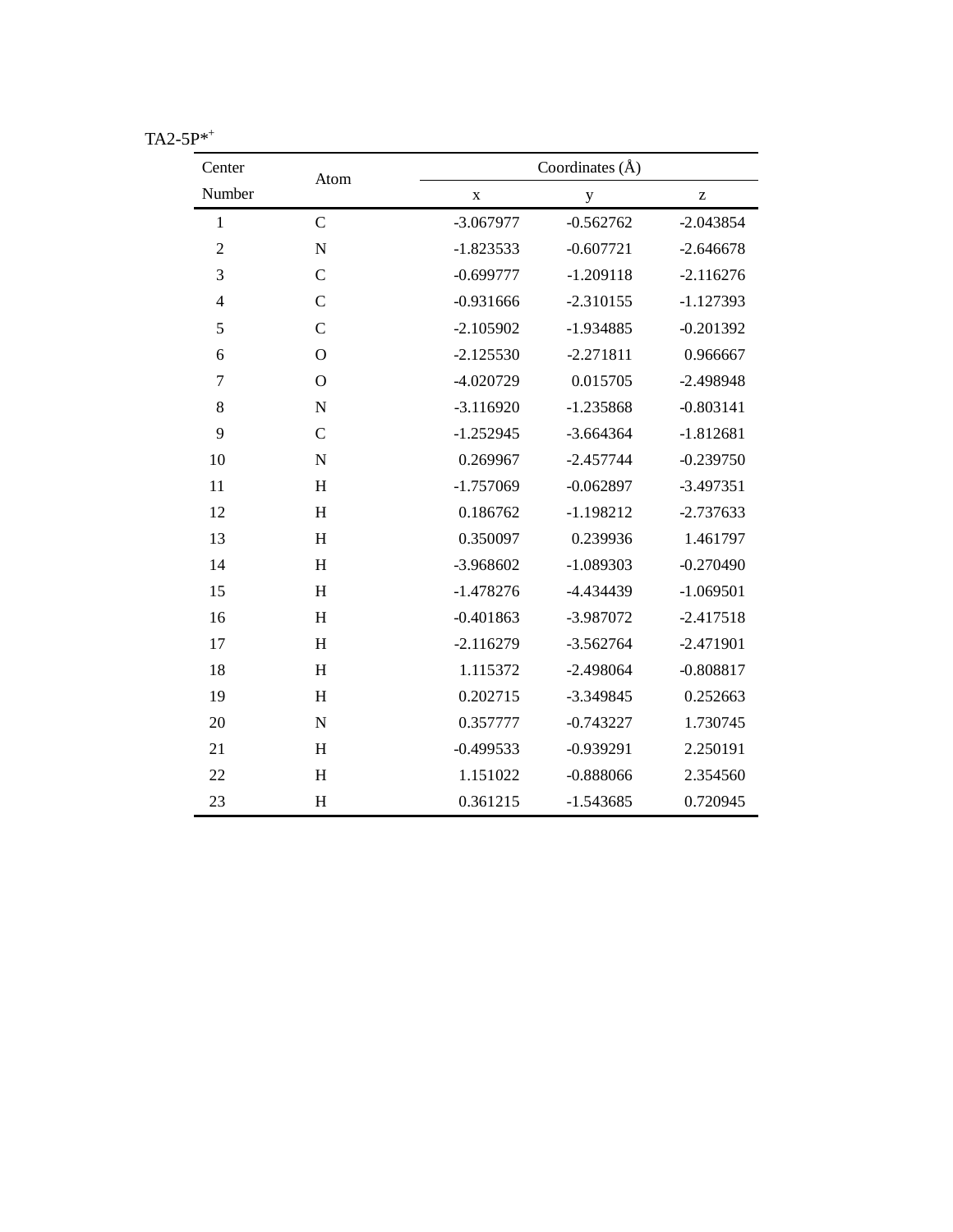| Center         | Atom                      |             | Coordinates $(\AA)$ |                                                       |  |
|----------------|---------------------------|-------------|---------------------|-------------------------------------------------------|--|
| Number         |                           | $\mathbf X$ | y                   | $\mathbf{Z}% ^{T}=\mathbf{Z}^{T}\times\mathbf{Z}^{T}$ |  |
| $\mathbf{1}$   | $\mathsf{C}$              | $-3.410533$ | 2.831664            | 1.233223                                              |  |
| $\overline{c}$ | $\mathbf N$               | $-2.341081$ | 3.693278            | 1.141393                                              |  |
| 3              | $\mathsf{C}$              | $-1.021289$ | 3.305938            | 1.027937                                              |  |
| $\overline{4}$ | $\mathsf{C}$              | $-0.706652$ | 1.942949            | 0.482255                                              |  |
| 5              | $\overline{C}$            | $-1.809461$ | 0.939045            | 0.893710                                              |  |
| 6              | $\mathbf O$               | $-1.621064$ | $-0.269772$         | 0.941786                                              |  |
| $\tau$         | $\Omega$                  | $-4.555925$ | 3.167253            | 1.398220                                              |  |
| $\,8\,$        | ${\bf N}$                 | $-3.040810$ | 1.468806            | 1.134600                                              |  |
| 9              | $\mathsf{C}$              | $-0.640433$ | 1.943299            | $-1.067912$                                           |  |
| 10             | ${\bf N}$                 | 0.605436    | 1.454632            | 1.001628                                              |  |
| 11             | $\boldsymbol{\mathrm{H}}$ | $-2.575822$ | 4.666917            | 1.289269                                              |  |
| 12             | H                         | $-0.291623$ | 4.101199            | 0.956138                                              |  |
| 13             | H                         | $-0.163957$ | $-1.455919$         | 0.812330                                              |  |
| 14             | H                         | $-3.799141$ | 0.814331            | 1.299703                                              |  |
| 15             | H                         | $-0.434233$ | 0.942532            | $-1.455139$                                           |  |
| 16             | H                         | 0.146401    | 2.624363            | $-1.402856$                                           |  |
| 17             | H                         | $-1.583712$ | 2.289119            | $-1.492968$                                           |  |
| 18             | H                         | 1.345957    | 1.991723            | 0.552712                                              |  |
| 19             | H                         | 0.668326    | 1.680252            | 1.995044                                              |  |
| 20             | $\mathbf N$               | 0.862684    | $-1.337310$         | 0.817775                                              |  |
| 21             | H                         | 1.272999    | $-1.781851$         | 1.639161                                              |  |
| 22             | H                         | 0.947892    | $-0.264042$         | 0.857801                                              |  |
| 23             | H                         | 1.282135    | $-1.726173$         | $-0.026590$                                           |  |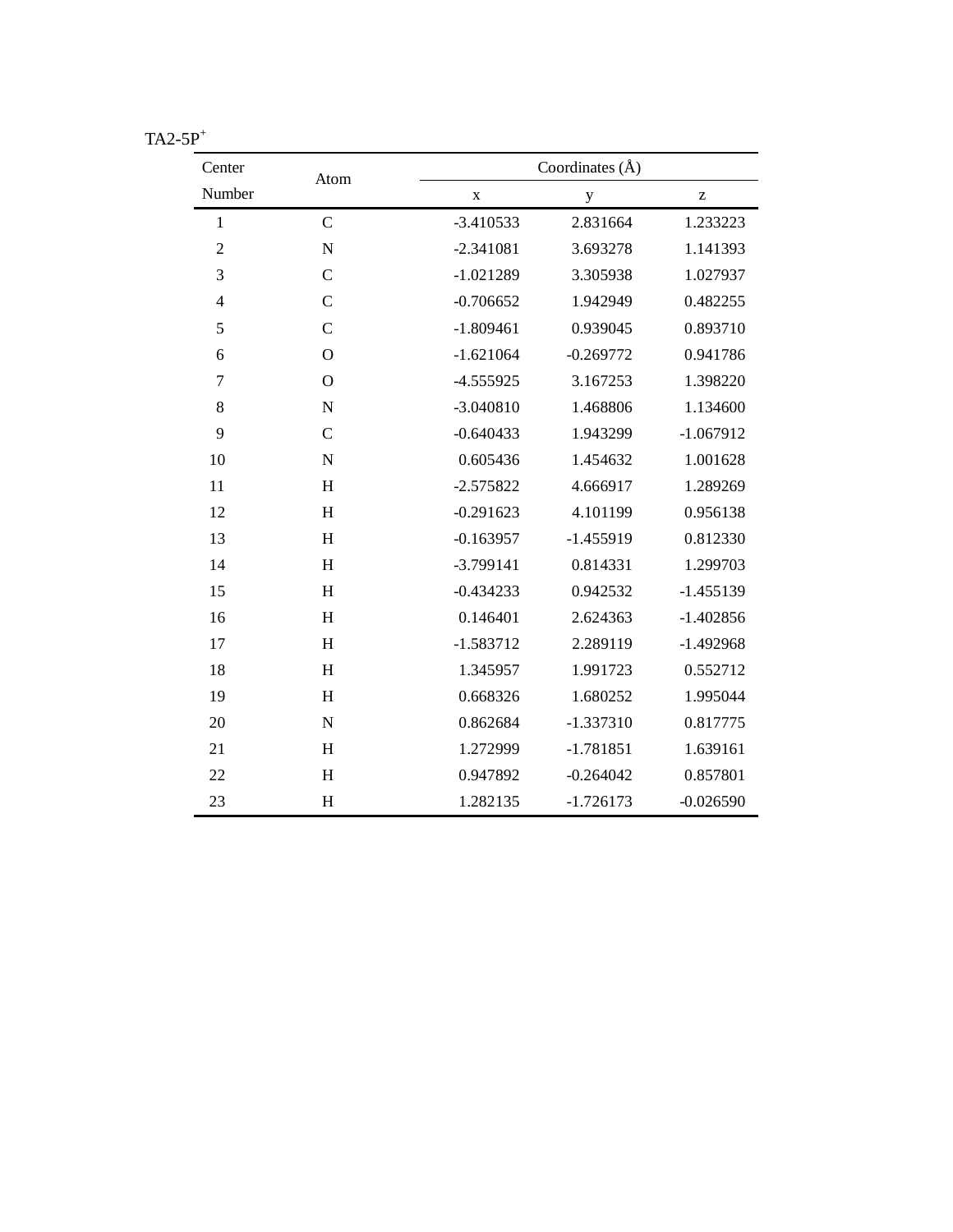| Center         | Atom                      |             | Coordinates $(\AA)$ |                                                       |  |
|----------------|---------------------------|-------------|---------------------|-------------------------------------------------------|--|
| Number         |                           | $\mathbf X$ | y                   | $\mathbf{Z}% ^{T}=\mathbf{Z}^{T}\times\mathbf{Z}^{T}$ |  |
| $\mathbf{1}$   | $\mathsf{C}$              | 0.641733    | $-1.374586$         | 0.899748                                              |  |
| $\overline{2}$ | ${\bf N}$                 | $-0.670481$ | $-1.290756$         | 0.376468                                              |  |
| 3              | $\mathsf{C}$              | $-1.028171$ | $-0.522609$         | $-0.676753$                                           |  |
| $\overline{4}$ | $\mathsf{C}$              | $-0.010463$ | $-0.101420$         | $-1.595585$                                           |  |
| 5              | $\mathsf{C}$              | 1.398458    | $-0.237293$         | $-1.184344$                                           |  |
| 6              | $\mathbf O$               | 2.324727    | 0.151702            | $-1.860159$                                           |  |
| $\overline{7}$ | $\mathbf O$               | 0.857165    | $-1.880722$         | 1.968612                                              |  |
| 8              | ${\bf N}$                 | 1.600113    | $-0.832220$         | 0.069117                                              |  |
| 9              | $\mathsf{C}$              | $-0.324679$ | 0.494812            | $-2.914048$                                           |  |
| 10             | $\boldsymbol{\mathrm{H}}$ | $-1.373477$ | $-1.731927$         | 0.957630                                              |  |
| 11             | $\boldsymbol{\mathrm{H}}$ | $-2.036310$ | $-0.666655$         | $-1.042434$                                           |  |
| 12             | $\boldsymbol{\mathrm{H}}$ | 2.562208    | $-0.919988$         | 0.381747                                              |  |
| 13             | H                         | 0.246798    | 1.414944            | $-3.072161$                                           |  |
| 14             | $\boldsymbol{\mathrm{H}}$ | $-1.390508$ | 0.686090            | $-3.041454$                                           |  |
| 15             | H                         | 0.002663    | $-0.183485$         | $-3.713583$                                           |  |
| 16             | $\mathbf N$               | $-1.570522$ | 1.344628            | 0.139876                                              |  |
| 17             | $\boldsymbol{\mathrm{H}}$ | $-2.584182$ | 1.394576            | 0.225303                                              |  |
| 18             | H                         | $-1.258406$ | 2.139905            | $-0.413523$                                           |  |
| 19             | H                         | $-1.132960$ | 1.379251            | 1.091250                                              |  |
| 20             | $\mathbf N$               | $-0.363407$ | 1.441058            | 2.845664                                              |  |
| 21             | H                         | $-1.068170$ | 1.750643            | 3.512417                                              |  |
| 22             | H                         | 0.387402    | 2.126844            | 2.900031                                              |  |
| 23             | H                         | 0.018651    | 0.575500            | 3.223871                                              |  |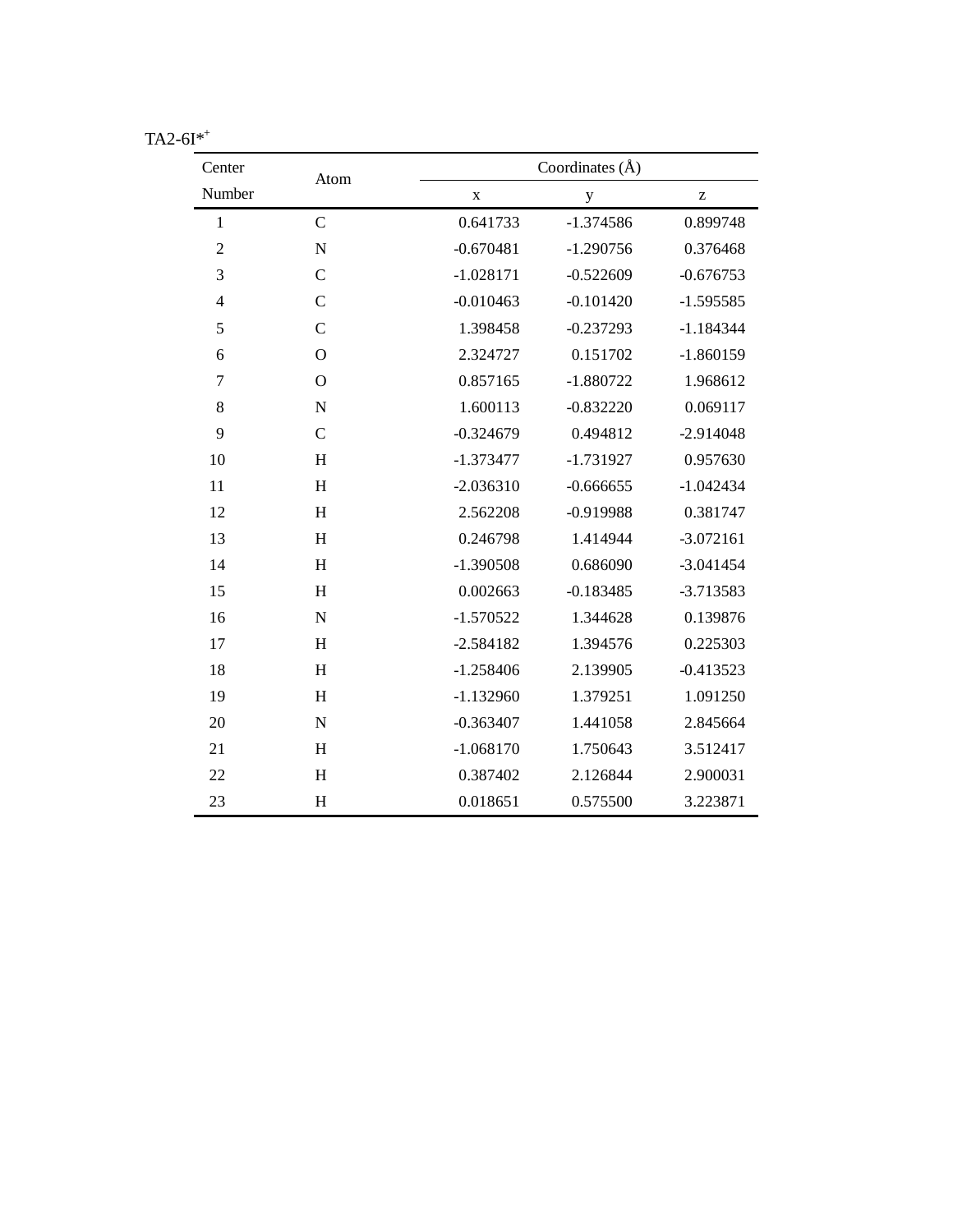| Center         | Atom           |             | Coordinates (Å) |             |  |
|----------------|----------------|-------------|-----------------|-------------|--|
| Number         |                | $\mathbf X$ | y               | Z           |  |
| $\mathbf{1}$   | $\mathsf{C}$   | $-1.071406$ | 1.020354        | $-1.849031$ |  |
| $\overline{2}$ | $\mathbf N$    | 0.013272    | 1.648983        | $-1.234468$ |  |
| 3              | $\mathcal{C}$  | 0.864889    | 1.059929        | $-0.267864$ |  |
| $\overline{4}$ | $\overline{C}$ | 0.920983    | $-0.432732$     | $-0.357886$ |  |
| 5              | $\mathbf C$    | $-0.209770$ | $-1.142811$     | $-0.953317$ |  |
| 6              | $\mathbf O$    | $-0.327379$ | $-2.353375$     | $-0.918986$ |  |
| $\tau$         | $\mathbf O$    | $-1.836030$ | 1.609120        | $-2.567930$ |  |
| 8              | $\mathbf N$    | $-1.188124$ | $-0.333535$     | $-1.545534$ |  |
| 9              | $\mathbf C$    | 2.098790    | $-1.183815$     | 0.143092    |  |
| 10             | ${\bf N}$      | 0.362209    | 1.450733        | 1.179683    |  |
| 11             | H              | 0.183519    | 2.590974        | $-1.560428$ |  |
| 12             | H              | 1.864568    | 1.495011        | $-0.326048$ |  |
| 13             | H              | $-1.938432$ | $-0.818619$     | $-2.026531$ |  |
| 14             | H              | 1.853881    | $-2.238346$     | 0.266441    |  |
| 15             | H              | 2.487471    | $-0.786644$     | 1.087860    |  |
| 16             | H              | 2.925973    | $-1.118552$     | $-0.579501$ |  |
| 17             | H              | 0.987288    | 1.074210        | 1.896500    |  |
| 18             | H              | 0.357815    | 2.468865        | 1.279103    |  |
| 19             | H              | $-0.652278$ | 1.083407        | 1.377483    |  |
| 20             | ${\bf N}$      | $-2.204620$ | 0.547444        | 1.740450    |  |
| 21             | H              | $-2.496682$ | 0.795933        | 2.684703    |  |
| 22             | H              | $-2.304780$ | $-0.464363$     | 1.670383    |  |
| 23             | H              | $-2.904000$ | 0.944759        | 1.114508    |  |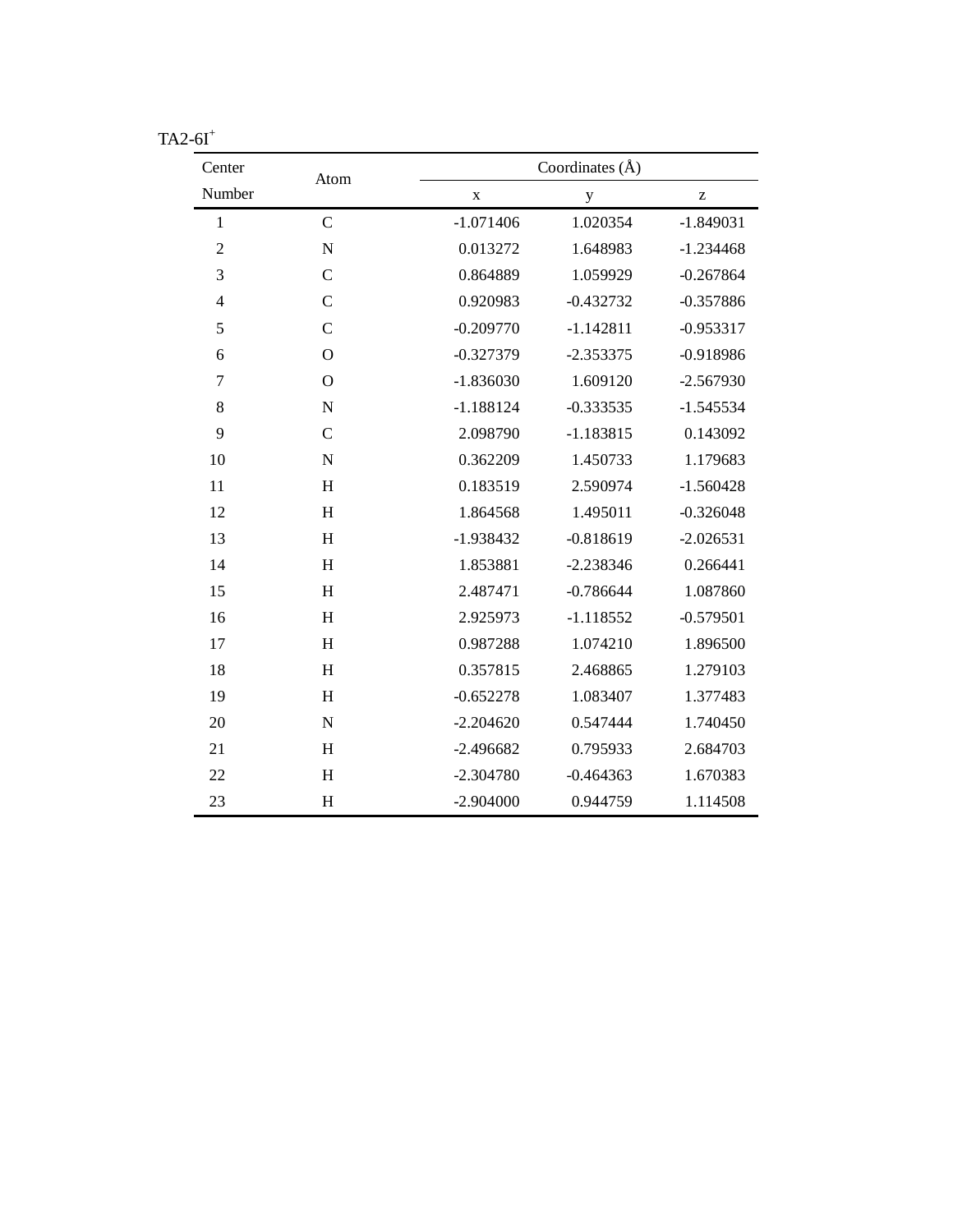| Center         | Atom                      | Coordinates (Å) |             |                                                       |
|----------------|---------------------------|-----------------|-------------|-------------------------------------------------------|
| Number         |                           | $\mathbf X$     | $\mathbf y$ | $\mathbf{Z}% ^{T}=\mathbf{Z}^{T}\times\mathbf{Z}^{T}$ |
| $\mathbf{1}$   | $\mathbf C$               | $-1.239238$     | 0.794177    | $-1.479064$                                           |
| $\overline{2}$ | $\mathbf N$               | $-0.114657$     | 1.488132    | $-1.057742$                                           |
| 3              | $\overline{C}$            | 0.828154        | 0.940541    | $-0.130926$                                           |
| $\overline{4}$ | $\mathbf C$               | 1.090967        | $-0.511060$ | $-0.409180$                                           |
| 5              | $\mathsf{C}$              | 0.029388        | $-1.303757$ | $-1.016472$                                           |
| 6              | $\mathbf O$               | 0.088698        | $-2.507900$ | $-1.175916$                                           |
| $\overline{7}$ | $\mathbf O$               | $-2.242486$     | 1.347815    | $-1.876746$                                           |
| 8              | $\mathbf N$               | $-1.128362$     | $-0.583880$ | $-1.370609$                                           |
| 9              | $\mathsf{C}$              | 2.400283        | $-1.126210$ | $-0.080404$                                           |
| 10             | ${\bf N}$                 | 0.291627        | 1.108441    | 1.315934                                              |
| 11             | $\boldsymbol{\mathrm{H}}$ | $-0.165350$     | 2.488789    | $-1.194523$                                           |
| 12             | $\boldsymbol{\mathrm{H}}$ | 1.757694        | 1.509117    | $-0.186503$                                           |
| 13             | H                         | $-1.882020$     | $-1.120208$ | $-1.787013$                                           |
| 14             | $\boldsymbol{\mathrm{H}}$ | 2.331550        | $-2.213023$ | $-0.110287$                                           |
| 15             | H                         | 2.777509        | $-0.809348$ | 0.898825                                              |
| 16             | H                         | 3.159675        | $-0.818750$ | $-0.814597$                                           |
| 17             | H                         | 0.670739        | 0.381814    | 1.925410                                              |
| 18             | H                         | 0.613586        | 1.999524    | 1.698258                                              |
| 19             | H                         | $-1.002375$     | 1.112148    | 1.374162                                              |
| 20             | $\mathbf N$               | $-2.337761$     | 1.172668    | 1.425163                                              |
| 21             | H                         | $-2.663330$     | 1.841704    | 2.122781                                              |
| 22             | H                         | $-2.749961$     | 0.269818    | 1.660581                                              |
| 23             | H                         | $-2.727174$     | 1.456379    | 0.521550                                              |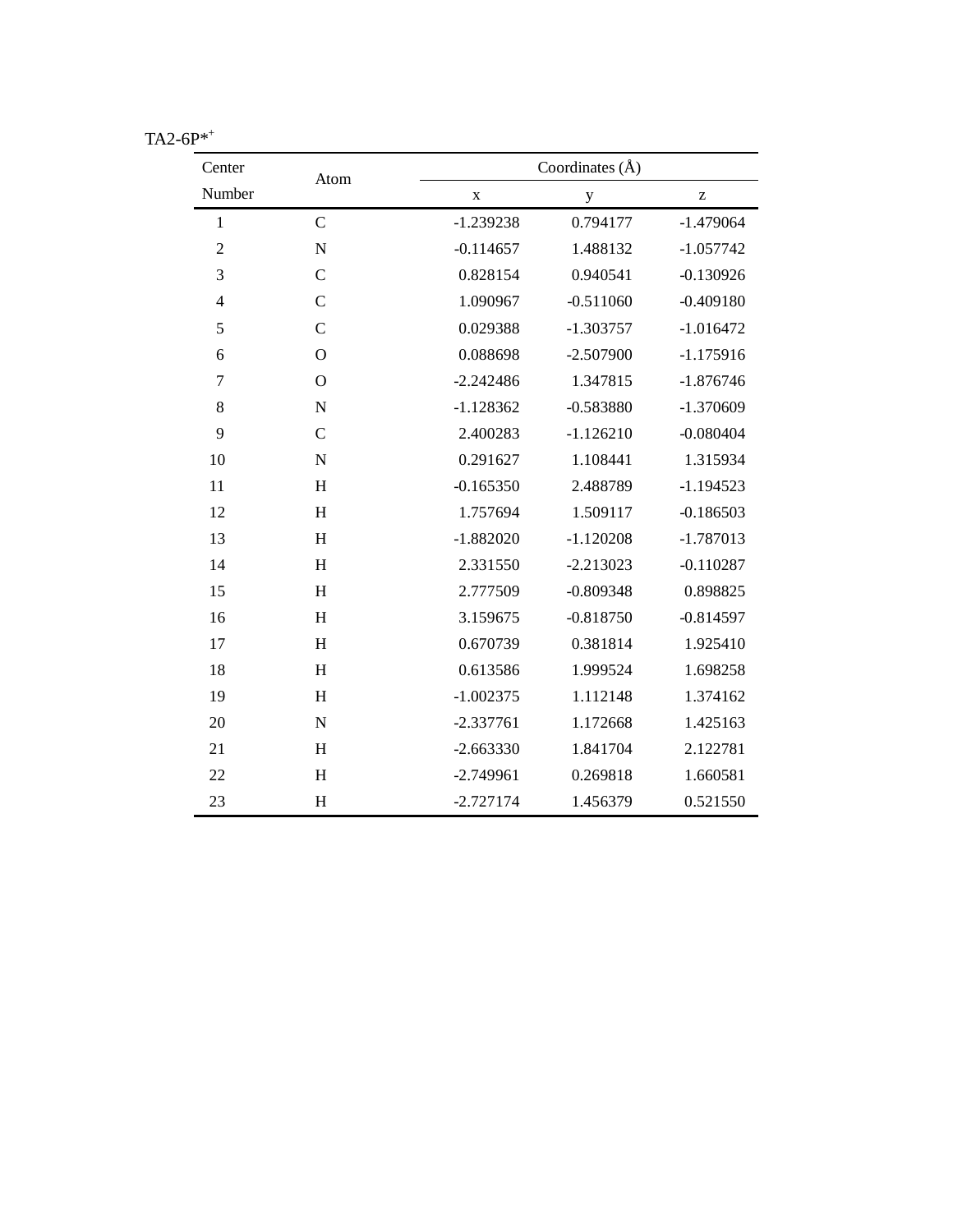| Center         | Coordinates $(\AA)$<br>Atom |             |             |             |
|----------------|-----------------------------|-------------|-------------|-------------|
| Number         |                             | $\mathbf X$ | y           | Z           |
| $\mathbf{1}$   | $\overline{C}$              | $-1.285263$ | 0.572059    | $-1.214039$ |
| $\overline{2}$ | $\mathbf N$                 | $-0.200438$ | 1.343038    | $-0.883003$ |
| 3              | $\overline{C}$              | 0.832709    | 0.813111    | $-0.006174$ |
| $\overline{4}$ | $\mathcal{C}$               | 1.241176    | $-0.551871$ | $-0.489374$ |
| 5              | $\mathbf C$                 | 0.242220    | $-1.381511$ | $-1.141316$ |
| 6              | $\mathbf O$                 | 0.409478    | $-2.541514$ | $-1.466741$ |
| $\overline{7}$ | $\mathbf O$                 | $-2.418674$ | 1.045994    | $-1.345084$ |
| 8              | ${\bf N}$                   | $-1.022964$ | $-0.765960$ | $-1.333332$ |
| 9              | $\mathbf C$                 | 2.621451    | $-1.054472$ | $-0.281542$ |
| 10             | ${\bf N}$                   | 0.328363    | 0.786897    | 1.414608    |
| 11             | $\boldsymbol{\mathrm{H}}$   | $-0.378068$ | 2.337924    | $-0.865711$ |
| 12             | $\boldsymbol{\mathrm{H}}$   | 1.684582    | 1.492855    | $-0.053231$ |
| 13             | H                           | $-1.771843$ | $-1.355180$ | $-1.679321$ |
| 14             | $\, {\rm H}$                | 2.676675    | $-2.125077$ | $-0.474300$ |
| 15             | H                           | 2.982262    | $-0.846350$ | 0.731878    |
| 16             | H                           | 3.317188    | $-0.550815$ | $-0.968065$ |
| 17             | H                           | 0.323129    | $-0.165147$ | 1.776606    |
| 18             | $\boldsymbol{\mathrm{H}}$   | 0.949299    | 1.315591    | 2.022883    |
| 19             | H                           | $-1.556091$ | 1.436855    | 1.500179    |
| 20             | $\mathbf N$                 | $-2.555373$ | 1.715789    | 1.311022    |
| 21             | H                           | $-2.715928$ | 2.683904    | 1.593599    |
| 22             | H                           | $-3.194481$ | 1.110966    | 1.829977    |
| 23             | H                           | $-2.722251$ | 1.599849    | 0.273167    |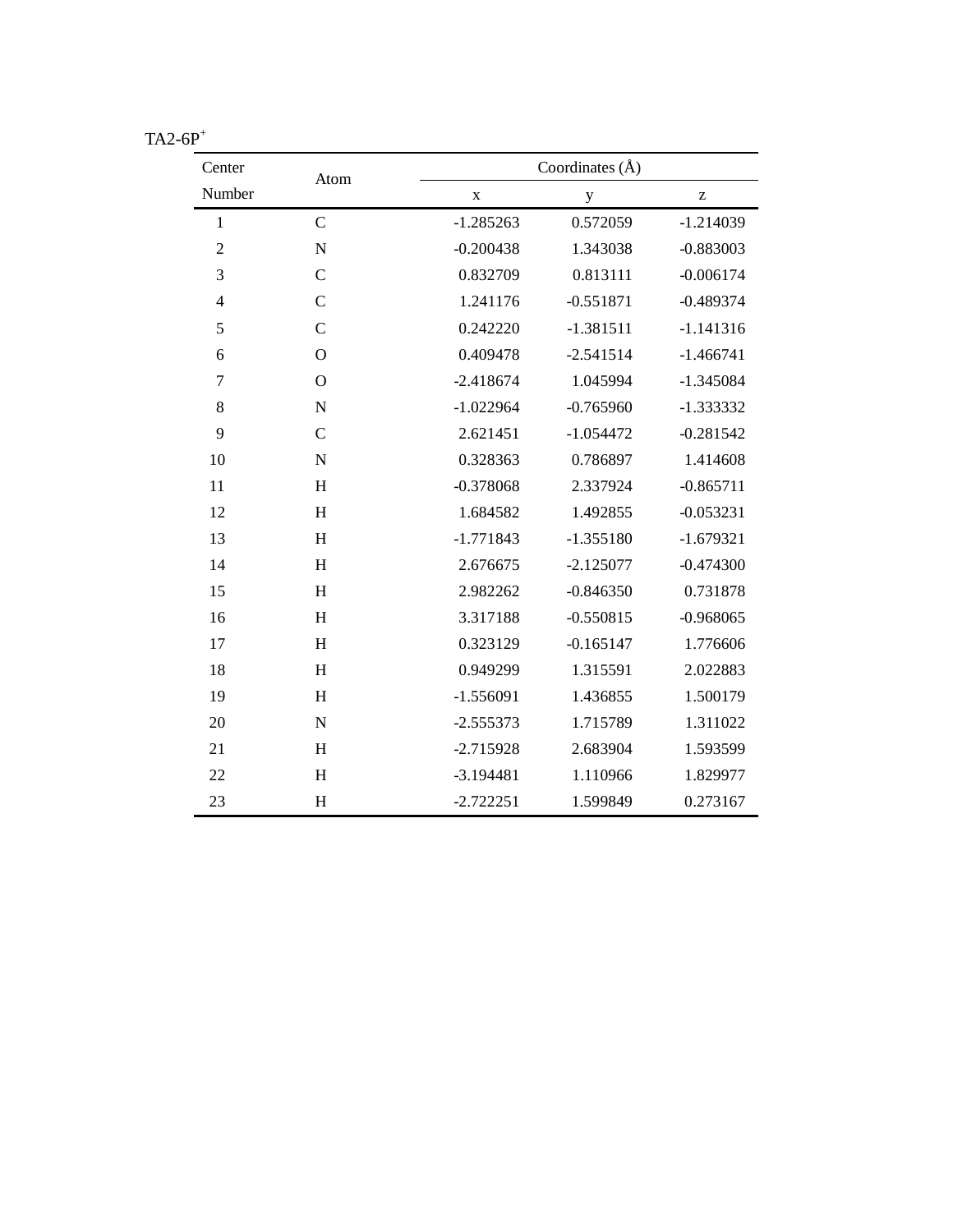| Center         | Coordinates (Å)<br>Atom |             |             |             |
|----------------|-------------------------|-------------|-------------|-------------|
| Number         |                         | X           | $\mathbf y$ | z           |
| $\mathbf{1}$   | $\mathcal{C}$           | 1.258292    | $-0.679388$ | $-1.527920$ |
| $\overline{2}$ | $\mathbf N$             | 1.933122    | $-0.804645$ | $-0.269108$ |
| 3              | $\mathsf{C}$            | 1.341014    | $-0.754065$ | 0.921828    |
| $\overline{4}$ | $\mathsf{C}$            | $-0.035846$ | $-0.529116$ | 1.046059    |
| 5              | $\mathsf{C}$            | $-0.839515$ | $-0.416372$ | $-0.206466$ |
| 6              | $\Omega$                | $-2.034526$ | $-0.260237$ | $-0.211532$ |
| 7              | $\Omega$                | 1.871114    | $-0.736888$ | $-2.554202$ |
| 8              | $\mathbf N$             | $-0.099695$ | $-0.495883$ | $-1.393363$ |
| 9              | $\mathsf{C}$            | $-0.751506$ | $-0.685381$ | 2.336752    |
| 10             | $\mathbf N$             | 0.082150    | 2.054028    | 1.114230    |
| 11             | H                       | 2.933293    | $-0.967163$ | $-0.352654$ |
| 12             | H                       | 1.974521    | $-0.893734$ | 1.791023    |
| 13             | H                       | $-0.625288$ | $-0.429741$ | $-2.261021$ |
| 14             | H                       | $-1.642002$ | $-0.057552$ | 2.367902    |
| 15             | H                       | $-0.106743$ | $-0.482841$ | 3.192478    |
| 16             | H                       | $-1.109058$ | $-1.721426$ | 2.421547    |
| 17             | H                       | 0.297655    | 2.330194    | 2.068370    |
| 18             | H                       | $-0.890149$ | 2.279734    | 0.917644    |
| 19             | H                       | 0.677192    | 2.579336    | 0.478833    |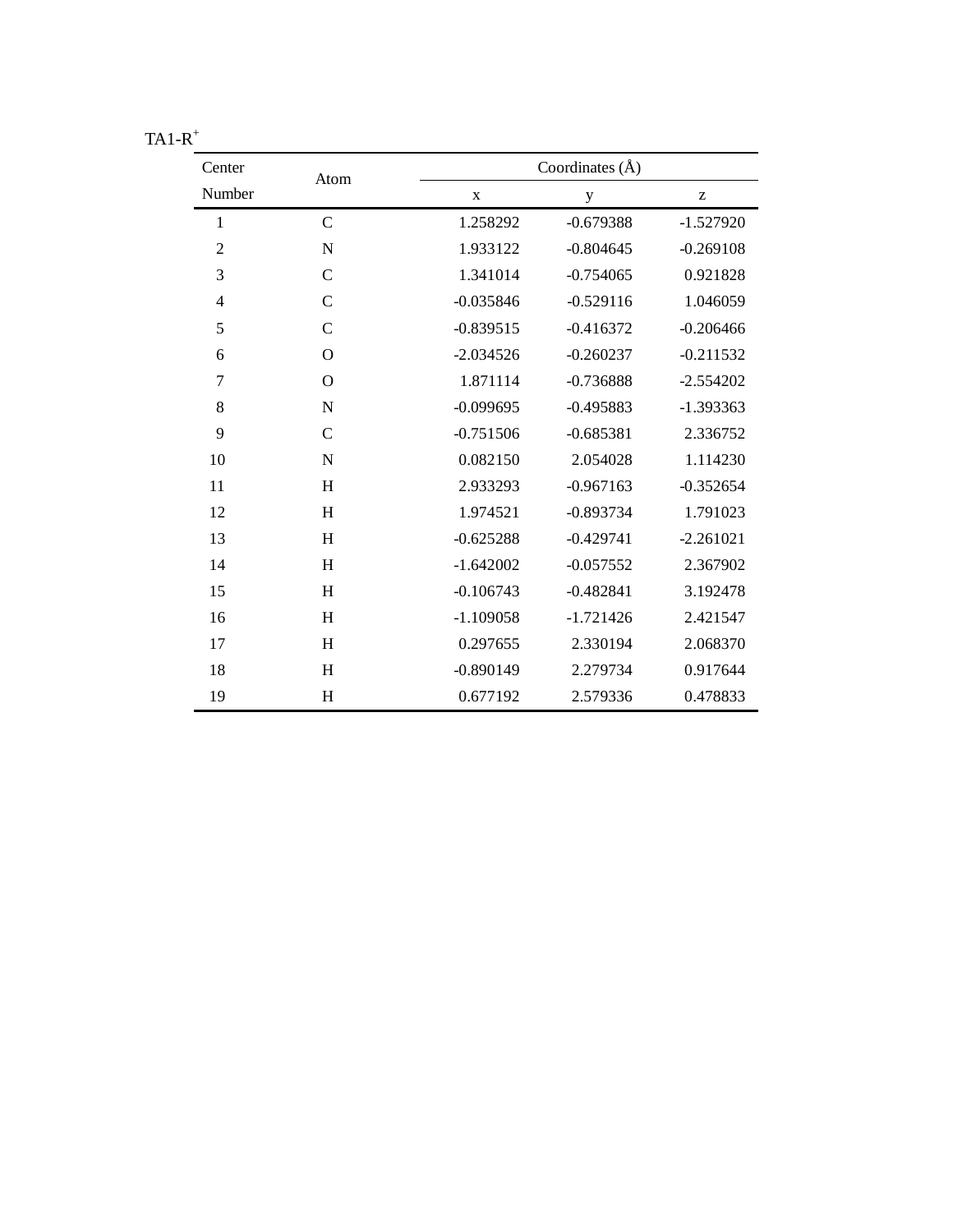| Center         | Atom          | Coordinates $(\AA)$ |             |             |
|----------------|---------------|---------------------|-------------|-------------|
| Number         |               | $\mathbf X$         | $\mathbf y$ | z           |
| $\mathbf{1}$   | $\mathsf{C}$  | 1.266294            | $-0.811063$ | $-1.512264$ |
| $\overline{2}$ | N             | 1.961749            | $-0.721536$ | $-0.300702$ |
| 3              | $\mathcal{C}$ | 1.391253            | $-0.506807$ | 0.918862    |
| $\overline{4}$ | $\mathsf{C}$  | 0.028244            | $-0.053194$ | 1.030201    |
| 5              | $\mathsf{C}$  | $-0.790742$         | $-0.134428$ | $-0.266882$ |
| 6              | $\mathbf O$   | $-1.956373$         | 0.182117    | $-0.282319$ |
| $\tau$         | $\mathbf O$   | 1.795788            | $-1.090292$ | $-2.551897$ |
| 8              | N             | $-0.101213$         | $-0.536096$ | $-1.388781$ |
| 9              | $\mathsf{C}$  | $-0.729661$         | $-0.544567$ | 2.252950    |
| 10             | N             | $-0.028916$         | 1.712097    | 1.252850    |
| 11             | H             | 2.935981            | $-0.995954$ | $-0.365355$ |
| 12             | H             | 2.014088            | $-0.666117$ | 1.788660    |
| 13             | H             | $-0.633361$         | $-0.599888$ | $-2.252661$ |
| 14             | H             | $-1.712503$         | $-0.078190$ | 2.324947    |
| 15             | H             | $-0.161046$         | $-0.362948$ | 3.168057    |
| 16             | H             | $-0.883011$         | $-1.622387$ | 2.163816    |
| 17             | H             | 0.315019            | 1.953565    | 2.182978    |
| 18             | H             | $-1.007540$         | 1.999395    | 1.163031    |
| 19             | H             | 0.529973            | 2.205153    | 0.554909    |